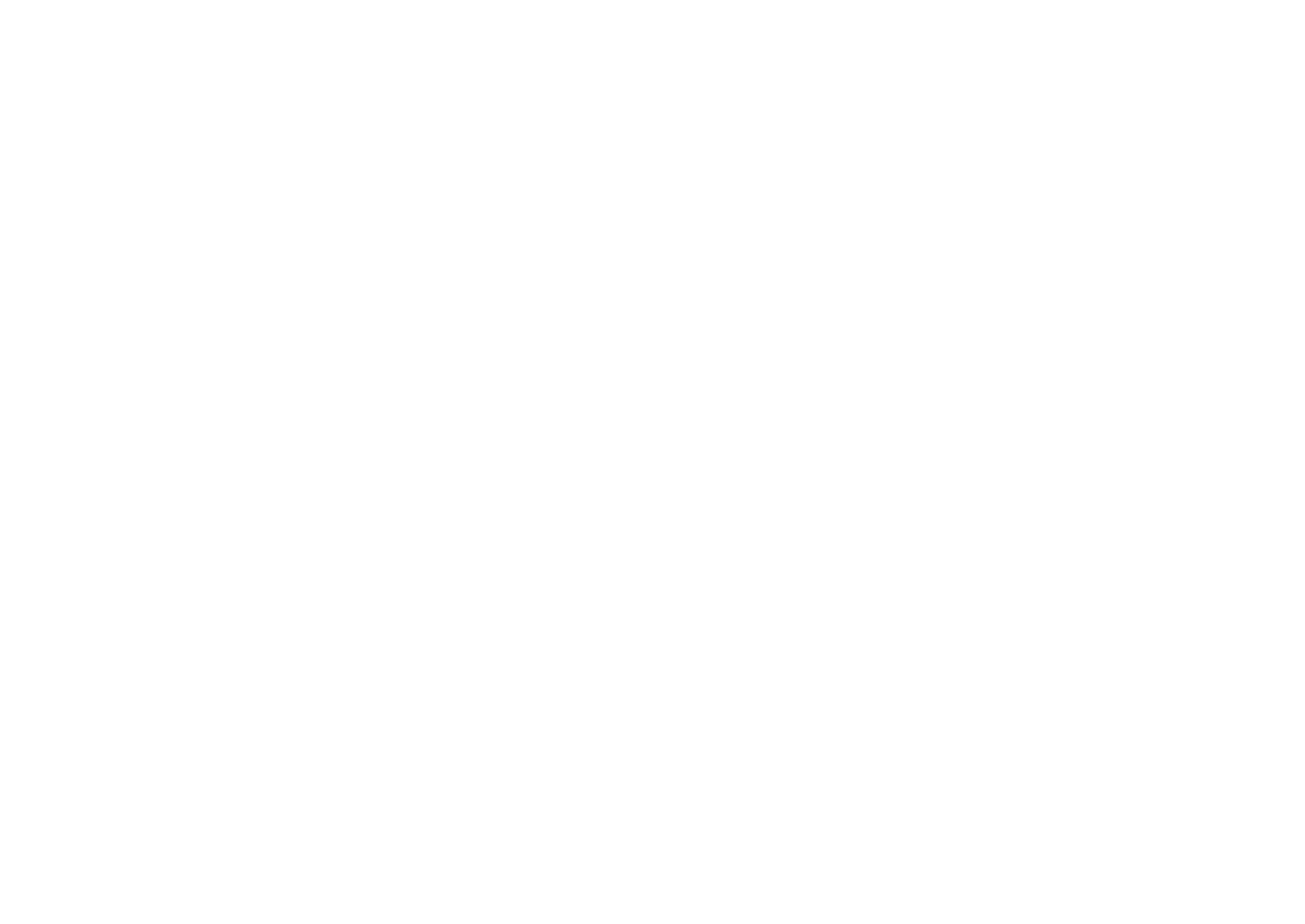| <b>Statutory Required Detail of Content to be Introduced</b> |                                                                                                                                                                                                                                                                                                                                                                                                  |
|--------------------------------------------------------------|--------------------------------------------------------------------------------------------------------------------------------------------------------------------------------------------------------------------------------------------------------------------------------------------------------------------------------------------------------------------------------------------------|
| Word                                                         | Formation of nouns using suffixes such as -ness, -er and by compounding [for example, whiteboard, superman].<br>Formation of adjectives using suffixes such as -ful, -less (A fuller list of suffixes can be found in the year 2 spelling section in English.<br>Appendix 1) Use of the suffixes -er, -est in adjectives and the use of -ly in Standard English to turn adjectives into adverbs. |
| <b>Sentence</b>                                              | Subordination (using when, if, that, because) and co-ordination (using or, and, but).<br>Expanded noun phrases for description and specification [for example, the blue butterfly, plain flour, the man in the moon].<br>How the grammatical patterns in a sentence indicate its function as a statement, question, exclamation or command.                                                      |
| Text                                                         | Correct choice and consistent use of present tense and past tense throughout writing.<br>Use of the progressive form of verbs in the present and past tense to mark actions in progress [for example, she is drumming, he was<br>shouting].                                                                                                                                                      |
| <b>Punctuation</b>                                           | Use of capital letters, full stops, question marks and exclamation marks to demarcate sentences.<br>Commas to separate items in a list.<br>Apostrophes to mark where letters are missing in spelling and to mark singular possession in nouns [for example, the girl's name].                                                                                                                    |
| <b>Terminology for Pupils</b>                                | noun, noun phrase statement<br>question, exclamation, command<br>compound, suffix<br>adjective, adverb, verb<br>tense (past, present)<br>apostrophe, comma                                                                                                                                                                                                                                       |

|                                 | T <sub>2</sub>               | T3                           | Τ4                         | T5.                         | T6                        |
|---------------------------------|------------------------------|------------------------------|----------------------------|-----------------------------|---------------------------|
| -Recall accurate use of         | -Use adjectives to           | -Revise the term verb.       | -Identify and apply        | -Cloze procedure            | - Consolidate learning.   |
| CL, FS, ? and ! in sentences    | describe nouns e.g. a        | Identify verbs, both 'doing' | adverbs ending in 'ly' to  | sentences - select a        | - Reinforce use of        |
| and apply.                      | rough stone.                 | and 'being' words, and       | describe how verbs are     | suitable adjective / verb / | subordinate conjunctions. |
| -Introduce the term <i>noun</i> | -Write noun phrases to       | apply.                       | done.                      | noun.                       | - Continue to identify    |
| which refers to things,         | add interest to written      | - Identify statements        | - Find and form noun       | -Sentences - identify the   | present and past tense    |
| people and places; know         | expressions.                 | which give facts or          | phrases and verbs in       | noun / adjective / verb /   | verb forms.               |
| that most nouns do not          | -Write sentences that        | information; make            | written sentences.         | adverb.                     | - Play games to reinforce |
| begin with a capital letter,    | include a subordinating      | choices about whether        | - Independently use        | -Increase complexity by     | understanding of the four |
| but that the names of           | conjunction,                 | sentences are statements     | conjunctions to join ideas | including a higher level of | sentence functions;       |
| people and places do;           | subordination, using         | or not.                      | together within a          | challenge or abstraction.   | identify given sentences; |
| make successful choices         | conjunctions when, if and    | - Respond to incorrect       | sentence; play games to    | -Change selected words      | compose different         |
| about when to use a CL.         | because.                     | subject/verb agreement,      | reinforce conjunctions.    | from present tense to       | sentence types.           |
| -Introduce term                 | -Model, understand and       | with a focus on oral         | - Expand range of          | past tense within a given   |                           |
| co-ordinating conjunction       | apply present, progressive   | correction e.g. 'We was' -   | common irregular past      | sentence, and vice versa;   |                           |
| and apply conjunctions          | and past tense verb forms    | 'Were you?' or 'I done' -    | tense verbs which can be   | locate all verbs in a       |                           |
| and, or, but.                   | e.g. The cat sits on a high  | 'You did, did you?'          | spoken, read and written.  | sentence and change to      |                           |
| -Be familiar with the idea      | wall; The cat is/was sitting | -Use a comma to              |                            | the new tense.              |                           |
| of present tense and past       | on a high wall; The cat sat  | separate items in a list.    |                            |                             |                           |
| tense verb forms.               | on a high wall.              |                              |                            |                             |                           |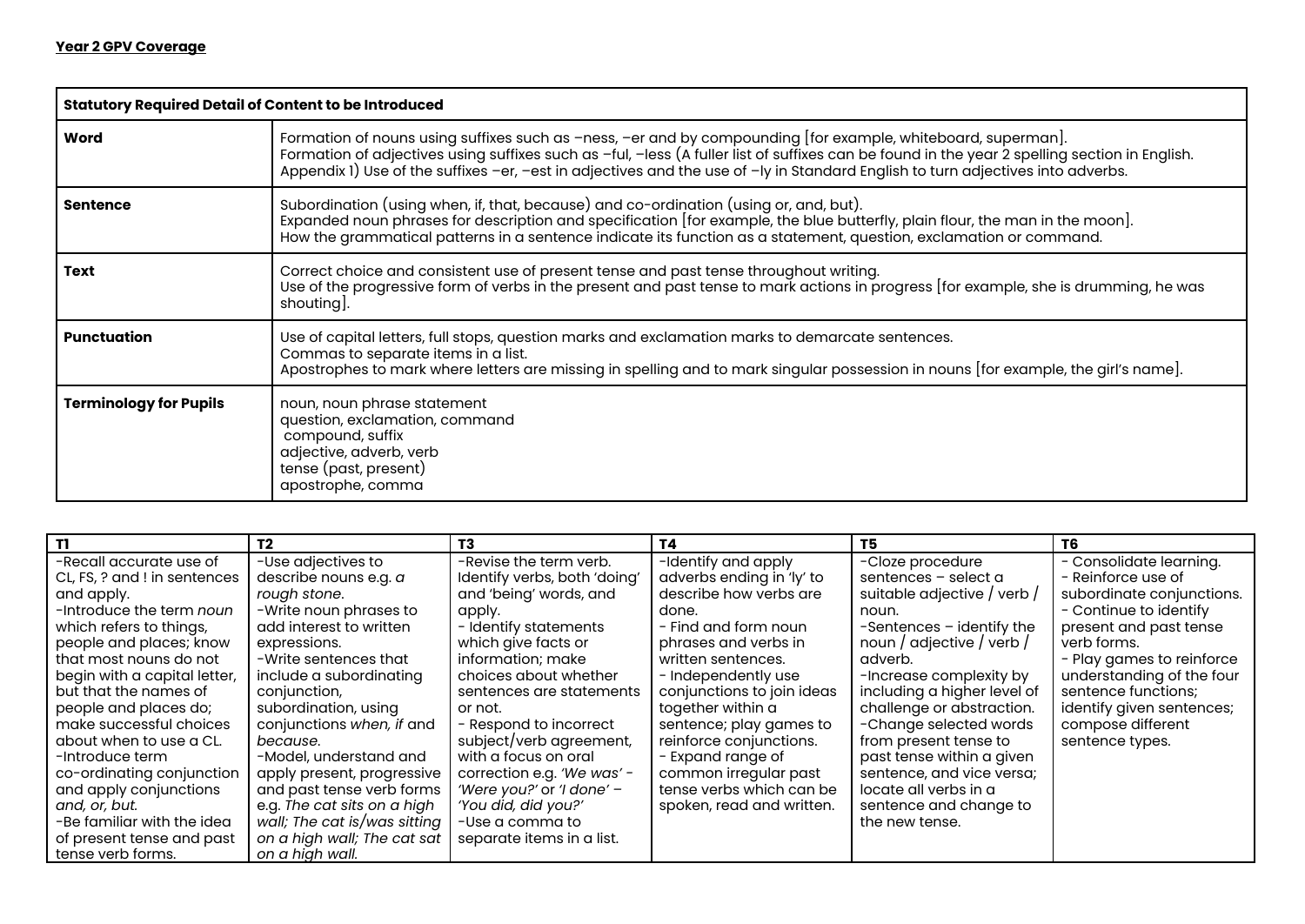| - Apply contractions in  <br>writing e.g. can't, didn't. | -Identify and use<br>apostrophe to mark<br>singular possession. |  |
|----------------------------------------------------------|-----------------------------------------------------------------|--|
|                                                          |                                                                 |  |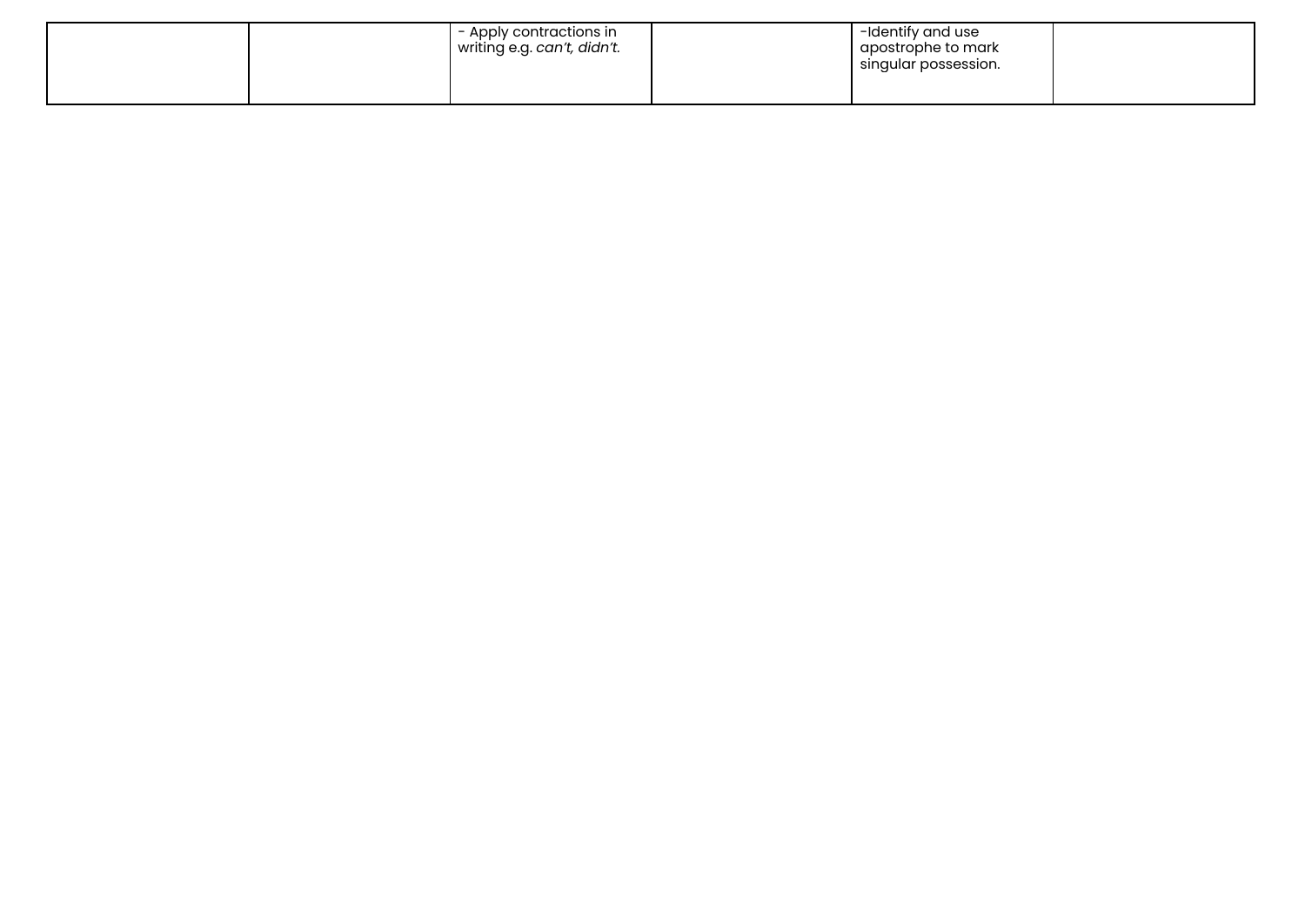| <b>Statutory Required Detail of Content to be Introduced</b> |                                                                                                                                                                                                                                                                                                                                                                              |
|--------------------------------------------------------------|------------------------------------------------------------------------------------------------------------------------------------------------------------------------------------------------------------------------------------------------------------------------------------------------------------------------------------------------------------------------------|
| Word                                                         | Formation of nouns using a range of prefixes [for example super-, anti-, auto-]<br>Use of the forms a or an according to whether the next word begins with a consonant or a vowel [for example, a rock, an open box]<br>Word families based on common words, showing how words are related in form and meaning [for example, solve, solution, solver,<br>dissolve, insoluble |
| <b>Sentence</b>                                              | Expressing time, place and cause using conjunctions [for example, when, before, after, while, so, because], adverbs [for example, then,<br>next, soon, therefore], or prepositions [for example, before, after, during, in, because of]                                                                                                                                      |
| <b>Text</b>                                                  | Introduction to paragraphs as a way to group related material<br>Headings and sub-headings to aid presentation<br>Use of the present perfect form of verbs instead of the simple past [for example, He has gone out to play contrasted with He went out to<br>play                                                                                                           |
| <b>Punctuation</b>                                           | Introduction to inverted commas to punctuate direct speech                                                                                                                                                                                                                                                                                                                   |
| <b>Terminology for Pupils</b>                                | preposition, conjunction<br>word family, prefix<br>clause, subordinate clause<br>direct speech<br>consonant, consonant letter vowel, vowel letter<br>inverted commas (or 'speech marks')                                                                                                                                                                                     |

| TI.                                                   | T <sub>2</sub>             | T3                                                   | T4                         | T5                                                  | T6                                                   |
|-------------------------------------------------------|----------------------------|------------------------------------------------------|----------------------------|-----------------------------------------------------|------------------------------------------------------|
| review nouns, common                                  | introduce term 'pronoun';  | identify and distinguish                             | find adverbials in texts;  | confidently select words                            | also identify word classes                           |
| and proper;                                           | create noun phrases        | between different noun                               | discuss their relationship | of a given word class in                            | in contexts which are                                |
| learn to recognise a                                  | using nouns and            | types (common, proper,                               | with the verb; sometimes   | cloze procedure activity;                           | challenging; in guided                               |
| vowel and a consonant:                                | adjectives; identify       | pronoun); model                                      | change position of the     | identify word class of                              | writing, discuss whether                             |
| select the determiner 'a'                             | effective verbs and        | choosing pronouns to                                 | adverbial in a sentence;   | words in sentences:                                 | particular words are                                 |
| or 'an' appropriately;                                | explain why they work      | avoid repetition;                                    | identify prepositions in   | identify word class in                              | needed e.g. Do they make                             |
| revise CL for proper nouns                            | well / collect in journal; | introduce prepositions                               | context; pair up noun /    | 'human sentences' with                              | the sentence stronger?                               |
| of people and places                                  | consolidate meaning of     | and model in sentences                               | adjective cards            | word cards, including                               | How?                                                 |
|                                                       | vowel and consonant        |                                                      |                            | prepositions                                        |                                                      |
| model and revise the function of statement, question, |                            | write a range of sentence types, punctuating         |                            | make suitable choices of sentence type according to |                                                      |
| command and exclamation; play games to reinforce      |                            | appropriately; comment on sentence types when        |                            |                                                     | chosen genre; know when an exclamation requires a !; |
| understanding e.g. Sentence bag                       |                            | evaluating; compose a question for a given statement |                            | write sentences with increasing grammatical         |                                                      |
|                                                       |                            |                                                      |                            | accuracy                                            |                                                      |
| during shared writing,                                | collect a bank of          | express time, place and cause using a range of       |                            | practise using adverbials                           | use a growing range of                               |
| model a range of                                      | coordinating and           | conjunctions e.g. when, before, after, while, so,    |                            | to open some sentences;                             | conjunctions to                                      |
| sentence structures,                                  | subordinating              | because; become more confident to identify the main  |                            | know how to use the                                 | confidently join ideas                               |
| some which include                                    |                            | clause and subordinate clause during shared reading, |                            | comma accordingly;                                  | within sentences; identify                           |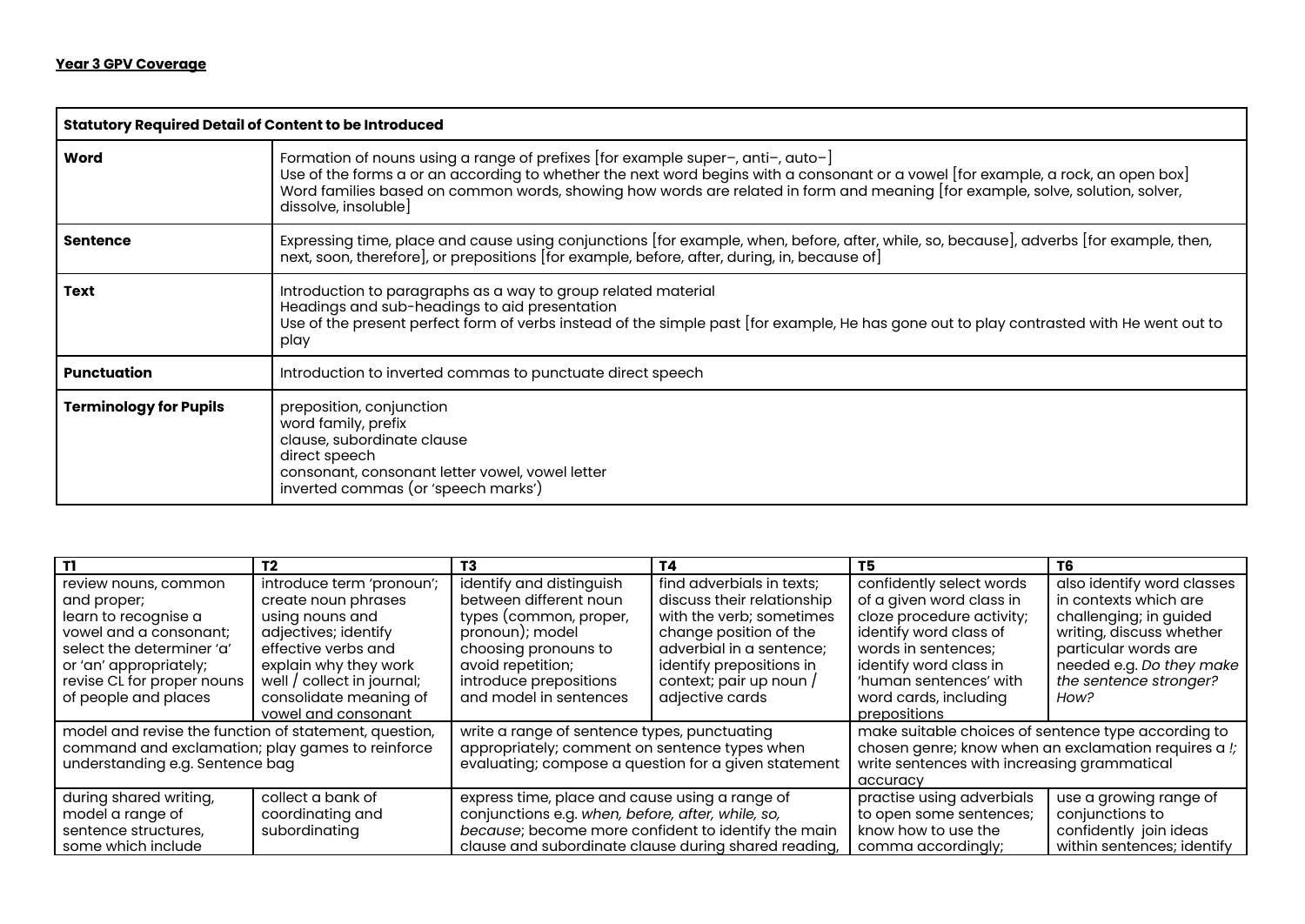| subordination; play 'Is it a<br>sentence or not?'<br>regularly                                                                                                                                                                                      | conjunctions; identify the<br>main clause                                                                                                   | shared writing and independent activities; play games<br>to select conjunctions in given contexts e.g. using<br>cards                                                                                                                    |                                                                                                                                               | discuss and evaluate<br>chosen conjunctions                                                                                                                                                                               | conjunctions in texts and<br>own writing                                                                                                                              |
|-----------------------------------------------------------------------------------------------------------------------------------------------------------------------------------------------------------------------------------------------------|---------------------------------------------------------------------------------------------------------------------------------------------|------------------------------------------------------------------------------------------------------------------------------------------------------------------------------------------------------------------------------------------|-----------------------------------------------------------------------------------------------------------------------------------------------|---------------------------------------------------------------------------------------------------------------------------------------------------------------------------------------------------------------------------|-----------------------------------------------------------------------------------------------------------------------------------------------------------------------|
| revise words in the past<br>tense with regular ed<br>suffix; revise words ending<br>in $ing$ – progressive form                                                                                                                                     | collect a bank of irregular<br>past tense verb forms;<br>change these from<br>present to past e.g.<br>catch/caught; match<br>word cards     | identify the tense of a<br>given extract; convert<br>sentences from one tense<br>to another; continue to<br>build irregular verb bank                                                                                                    | sometime use the<br>present /past perfect e.g.<br>He has/had gone out to<br>play, with a focus on<br>spoken accuracy first                    | maintain consistency of<br>tense in narrative / report<br>writing; practise further<br>contexts for present and<br>past perfect verb forms                                                                                | increasingly control a<br>variety of verb forms in<br>spoken and written<br>contexts; spot quickly<br>during reading                                                  |
| identify and highlight<br>direct speech in written<br>texts; model use of<br>inverted commas to<br>indicate direct speech;<br>play with punctuation<br>tans                                                                                         | revise use of comma to<br>separate items in a list;<br>revise? and ! and use<br>reliably; revise use of<br>apostrophe for singular<br>nouns | learn to use the<br>apostrophe for regular<br>plural nouns; edit<br>deliberate punctuation<br>errors; add punctuation<br>to simple dictated<br>sentences                                                                                 | know how to use the<br>comma before closing<br>inverted commas, in<br>direct speech; continue to<br>use apostrophes in a<br>range of contexts | demarcate sentences<br>with increasing security,<br>including CL, ? ! and<br>commas in lists; use an<br>apostrophe for omission<br>and possession                                                                         | begin to use a comma to<br>separate main clause<br>from subordinate clause;<br>match words in<br>contracted form to their<br>equivalent e.g. could've =<br>could have |
| revise and expand repertoire of plural nouns, adding<br>suffix correctly s/es/ies; collect a bank of nouns using<br>the suffixes ness, er and tion; discuss effective<br>vocabulary in class text and poems; display<br>cross-curricular vocabulary |                                                                                                                                             | learn to read and spell some words with a prefix,<br>discussing what that prefix means e.g. super-, anti-,<br>dis-, mis-, in-; collect banks of effective noun phrases<br>and strong verbs in a writing journal; apply to own<br>writing |                                                                                                                                               | refine understanding of the meaning of less familiar<br>words, being more adventurous to use these in own<br>writing; sometimes use a dictionary and thesaurus to<br>build these skills; define relevant topic vocabulary |                                                                                                                                                                       |
| revise correct use of adverbs, to conform to Standard<br>English e.g. She ran quickly; they did well; role-play the<br>voice of a king / mayor / duchess, using formal<br>language                                                                  |                                                                                                                                             | identify the subject of a sentence; make sure verb<br>matches the subject e.g. We were going; Where were<br>you? They did their homework.                                                                                                |                                                                                                                                               | in spoken and written contexts, apply known rules of<br>Standard English; respond to errors by modelling<br>correct verb forms orally                                                                                     |                                                                                                                                                                       |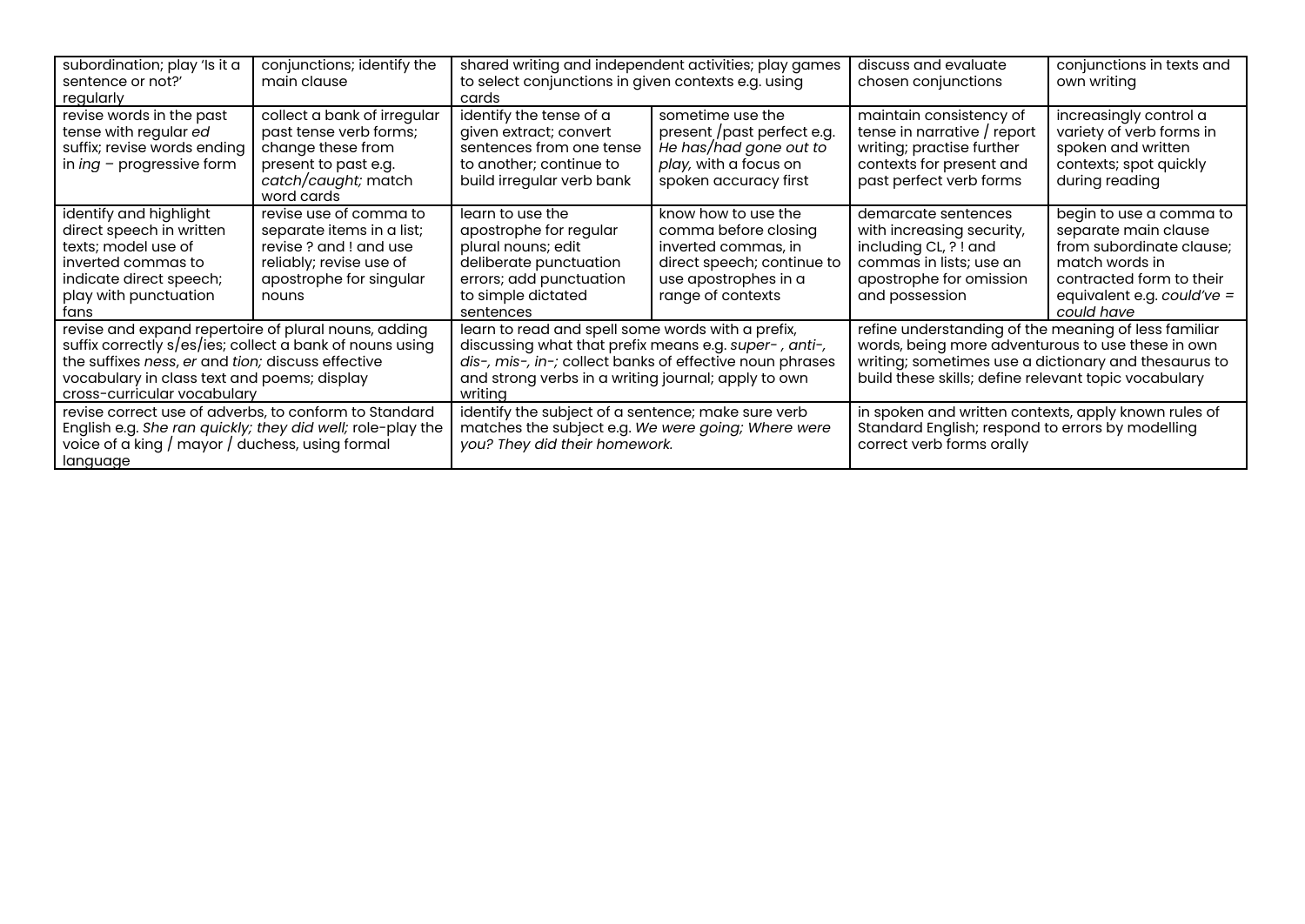| <b>Statutory Required Detail of Content to be Introduced</b> |                                                                                                                                                                                                                                                                                                                                               |
|--------------------------------------------------------------|-----------------------------------------------------------------------------------------------------------------------------------------------------------------------------------------------------------------------------------------------------------------------------------------------------------------------------------------------|
| Word                                                         | The grammatical difference between plural and possessive -s<br>Standard English forms for verb inflections instead of local spoken forms [for example, we were instead of we was, or I did instead of I<br>donel                                                                                                                              |
| <b>Sentence</b>                                              | Noun phrases expanded by the addition of modifying adjectives, nouns and preposition phrases (e.g. the teacher expanded to: the strict<br>maths teacher with curly hair).<br>Fronted adverbials [for example, Later that day, I heard the bad news.]                                                                                          |
| <b>Text</b>                                                  | Use of paragraphs to organise ideas around a theme.<br>Appropriate choice of pronoun or noun within and across sentences to aid cohesion and avoid repetition.                                                                                                                                                                                |
| Punctuation                                                  | Use of inverted commas and other punctuation to indicate direct speech [for example, a comma after the reporting clause; end<br>punctuation within inverted commas: The conductor shouted, "Sit down!"] Apostrophes to mark plural possession [for example, the girl's<br>name, the girls' names].<br>Use of commas after fronted adverbials. |
| <b>Terminology for Pupils</b>                                | determiner<br>pronoun, possessive pronoun<br>adverbial                                                                                                                                                                                                                                                                                        |

| T1                                                | Т2                        | T3                                                   | T4                       | T5                                                   | T6                         |
|---------------------------------------------------|---------------------------|------------------------------------------------------|--------------------------|------------------------------------------------------|----------------------------|
| review common and                                 | introduce full set of     | ensure correct use of                                | vary position of the     | identify word class of                               | also identify word classes |
| proper nouns; revise                              | well-known collective     | determiners 'these' and                              | adverbial in a sentence, | words in 'human                                      | in contexts which are      |
| vowels and consonants,                            | nouns; create new ones;   | 'those'; find determiners                            | ensuring correct use of  | sentences' using word                                | challenging; in guided     |
| selecting the determiner                          | identify and use          | which are quantifiers e.g.                           | comma; discuss the       | cards, including                                     | writing, discuss whether   |
| 'a' or 'an' appropriately;                        | pronouns to avoid         | some, every; identify                                | effect of making         | prepositions and                                     | particular words are       |
| check use of CL for more                          | repetition; discuss noun  | prepositions in                                      | changes; explore sets of | determiners; identify                                | effective - Do they make   |
| obscure contexts e.g.                             | phrases in texts;         | sentences; vary sentence                             | words which can be       | possessive determiners                               | the sentence stronger?;    |
| shops, hotels, companies,                         | compose expanded noun     | openers, changing the                                | either of two or three   | e.g. my, your, her, their                            | play games to              |
| landmarks, museums                                | phrases and apply to      | pronoun e.g. They / The                              | word classes, depending  |                                                      | consolidate four key word  |
|                                                   | writina                   | villagers                                            | on the context           |                                                      | classes                    |
| compose a range of sentence types, punctuating    |                           | play games to secure understanding of different      |                          | independently make suitable choices of sentence      |                            |
| appropriately; comment on sentence types during   |                           | sentence functions; vary sentence types to interest  |                          | type according to chosen genre; write sentences with |                            |
| shared and guided reading; compose a question for |                           | the reader; experiment with short statements or      |                          | increasing grammatical control, in both dialogue and |                            |
| a given statement or a response to a given        |                           | exclamations, rhetorical questions, and dialogue     |                          | narrative, and in non-fiction writing                |                            |
| exclamation                                       |                           | including commands                                   |                          |                                                      |                            |
| during shared writing,                            | readily identify the main | during shared reading and shared writing, discuss    |                          | discuss and evaluate                                 | make successful choices    |
| model and identify a                              | clause and subordinate    | and evaluate how the author uses a range of          |                          | chosen conjunctions in                               | when composing             |
| range of sentence                                 | clause; sometimes swap    | cohesive devices, and then experiment in own writing |                          | own and others' work -                               | sentences, according to    |
| structures, including                             | their position within the | e.g. however, secondly, when, before, after, while,  |                          | are they effective? Could                            | the genre; read own        |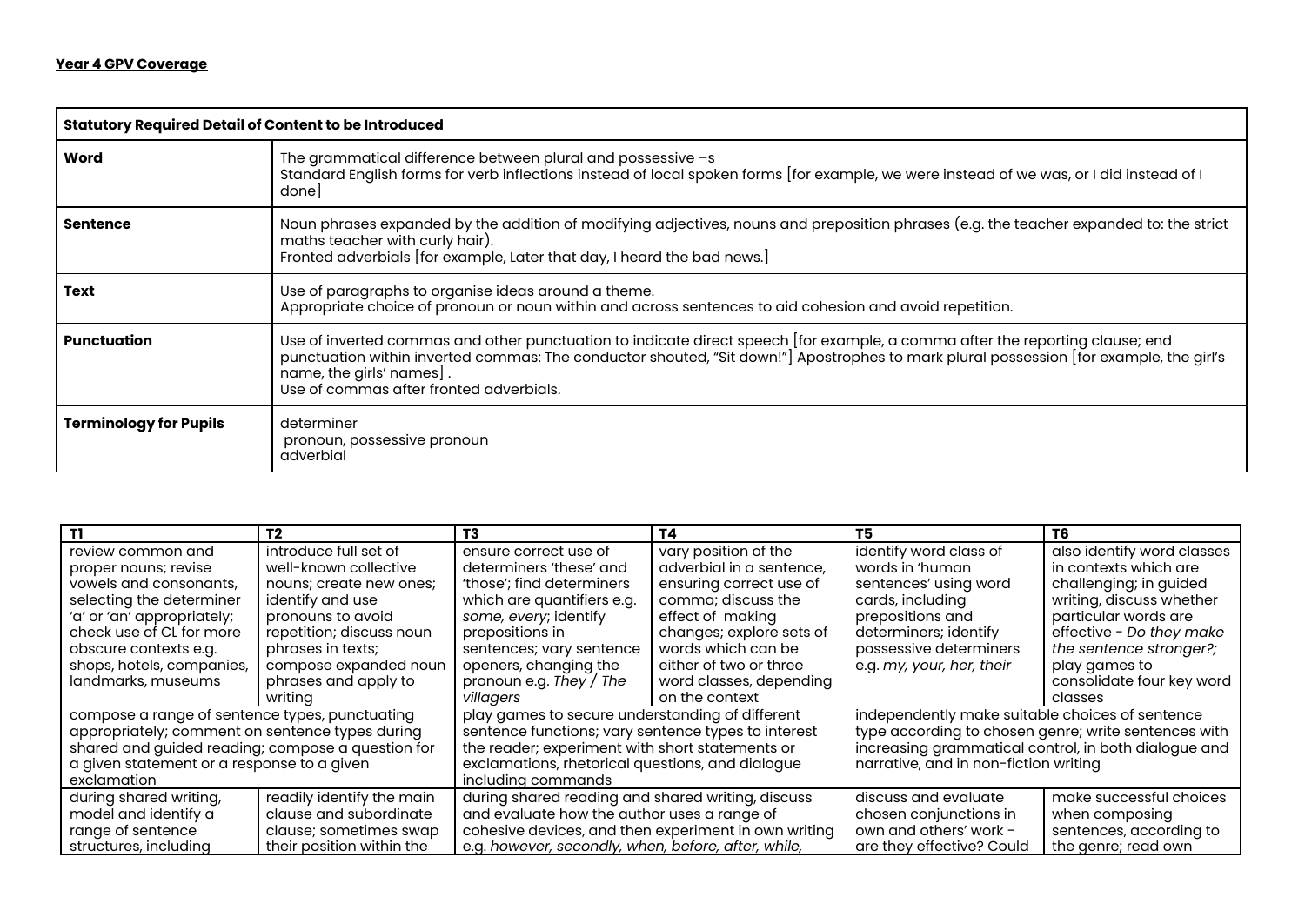| some which include<br>subordination; revise role<br>of conjunctions                                                                                                                                                                           | sentence; collect a bank<br>of further 'time<br>connectives'                                                                                                                                           | because of, due to, as a result of, or the use of fronted<br>adverbials; play games to select conjunctions in<br>aiven contexts                                                                                                                                                    |                                                                                                                                                                                    | other words fulfil the<br>same purpose?                                                                                                                                                                                        | writing aloud to an<br>audience, as part of<br>evaluation process                                                                                                                          |
|-----------------------------------------------------------------------------------------------------------------------------------------------------------------------------------------------------------------------------------------------|--------------------------------------------------------------------------------------------------------------------------------------------------------------------------------------------------------|------------------------------------------------------------------------------------------------------------------------------------------------------------------------------------------------------------------------------------------------------------------------------------|------------------------------------------------------------------------------------------------------------------------------------------------------------------------------------|--------------------------------------------------------------------------------------------------------------------------------------------------------------------------------------------------------------------------------|--------------------------------------------------------------------------------------------------------------------------------------------------------------------------------------------|
| revise the present perfect<br>/ past perfect e.g. He<br>has/had gone to find his<br>puppy, with a focus on<br>spoken accuracy; sort<br>sentence cards between<br>simple / perfect tense                                                       | revise spelling of regular<br>and irregular past tense<br>verb forms; change these<br>from present to past; edit<br>sentences which mix<br>tenses; dictate sentences<br>to reinforce tenses<br>learned | identify the tense of a<br>challenging extract;<br>convert from one tense to<br>another; identify 1 <sup>st</sup> or 3 <sup>rd</sup><br>person in shared or<br>guided reading                                                                                                      | write a diary extract or<br>journal / log in $l^{st}$ person,<br>consistently using past<br>tense verb forms as<br>appropriate; secure<br>spelling of verbs in<br>progressive form | maintain consistency of<br>tense in narrative / report<br>writing, explanation /<br>instructions; practise<br>further contexts for<br>present and past perfect<br>verb forms                                                   | increasingly control a<br>variety of verb forms in<br>spoken and written<br>contexts; identify<br>confidently during<br>reading; practise<br>changing extract from<br>one tense to another |
| revise use of inverted<br>commas (and commas)<br>to indicate direct speech;<br>clarify the difference<br>when writing a playscript;<br>identify direct and<br>indirect speech when<br>reading texts                                           | revise use of comma to<br>separate items in a list;<br>revise use of apostrophe<br>for singular and regular<br>plural nouns; introduce<br>apostrophe for irregular<br>plural nouns e.g.<br>children's  | revise use of apostrophe<br>for omission, and ensure<br>pupils know term<br>'contracted form'; edit<br>deliberate punctuation<br>errors; add punctuation<br>to dictated sentences                                                                                                  | model, discuss and use<br>commas to separate<br>clauses effectively; vary<br>use of other punctuation<br>e.g.!?; use punctuation<br>fans during class game,<br>to make best choice | demarcate sentences<br>with increasing security,<br>including apostrophe for<br>omission and possession;<br>provide dictated<br>sentences which require<br>decisions about<br>punctuation                                      | during shared and<br>guided writing activities,<br>model regular use of a<br>comma to separate main<br>clause from subordinate<br>clause; read sentence<br>aloud to hear its sense         |
| collect nouns made from verbs using the suffixes<br>-ation and -sion e.g. admiration, decision; discuss<br>effective vocabulary in class text and poems,<br>including alliteration and simile; define words<br>associated with current topics |                                                                                                                                                                                                        | define meaning of a range of homophones; revise<br>and expand understanding of further words with a<br>prefix e.g. improper, illegal; discuss adverbials in own<br>and others' writing; collect conjunctions in a journal<br>identify, discuss and correct sentences which contain |                                                                                                                                                                                    | refine understanding of the meaning of less familiar<br>words, being more adventurous to use these in own<br>writing; use a dictionary and thesaurus to build these<br>skills; match homophone word cards to their<br>meanings |                                                                                                                                                                                            |
| revise correct use of subject/verb agreement to<br>conform to Standard English, orally and using<br>multiple choice questions e.g. Where were / was you?                                                                                      |                                                                                                                                                                                                        | a double negative e.g. Don't nobody get on the bus;<br>model accurate use of Standard English in dictated<br>sentences                                                                                                                                                             |                                                                                                                                                                                    | in spoken and written contexts, apply known rules of<br>Standard English; respond to errors by modelling<br>correct verb forms orally; drama which requires<br>formal language                                                 |                                                                                                                                                                                            |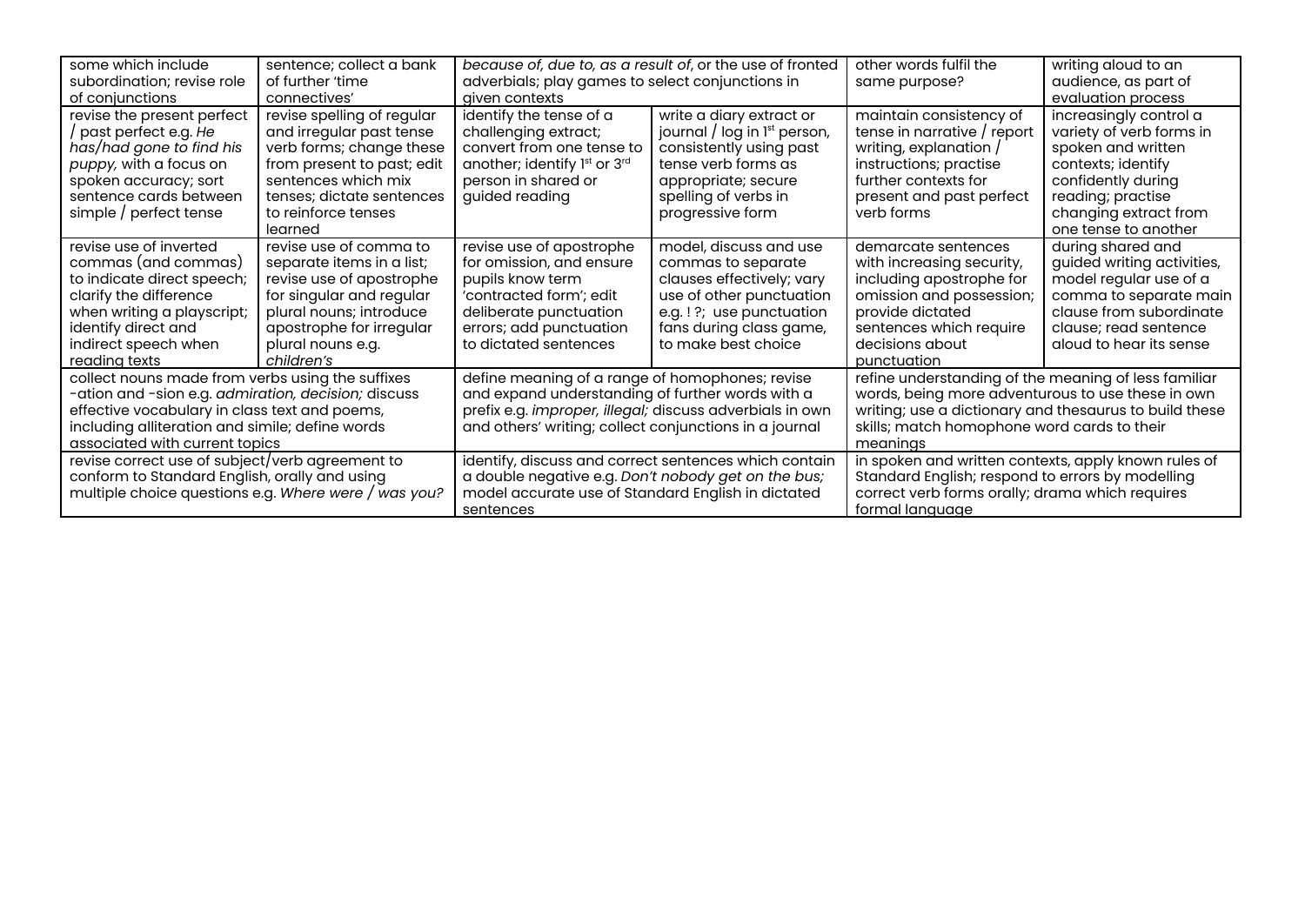|                               | <b>Statutory Required Detail of Content to be Introduced</b>                                                                                                                                                                                                                                           |  |  |
|-------------------------------|--------------------------------------------------------------------------------------------------------------------------------------------------------------------------------------------------------------------------------------------------------------------------------------------------------|--|--|
| Word                          | Converting nouns or adjectives into verbs using suffixes [for example, -ate; -ise; -ify]<br>Verb prefixes [for example, dis-, de-, mis-, over- and re-]                                                                                                                                                |  |  |
| <b>Sentence</b>               | Relative clauses beginning with who, which, where, when, whose, that, or an omitted relative pronoun<br>Indicating degrees of possibility using adverbs [for example, perhaps, surely] or modal verbs [for example, might, should, will, must]                                                         |  |  |
| <b>Text</b>                   | Devices to build cohesion within a paragraph [for example, then, after that, this, firstly]<br>Linking ideas across paragraphs using adverbials of time [for example, later], place [for example, nearby] and number [for example,<br>secondly] or tense choices [for example, he had seen her before] |  |  |
| Punctuation                   | Brackets, dashes or commas to indicate parenthesis.<br>Use of commas to clarify meaning or avoid ambiguity.                                                                                                                                                                                            |  |  |
| <b>Terminology for Pupils</b> | modal verb, relative pronoun<br>relative clause<br>parenthesis, bracket, dash<br>cohesion, ambiguity                                                                                                                                                                                                   |  |  |

| T1                                                    | T <sub>2</sub>                  | T3                                                        | T4                         | T5                                                        | T6                          |
|-------------------------------------------------------|---------------------------------|-----------------------------------------------------------|----------------------------|-----------------------------------------------------------|-----------------------------|
| review common, proper                                 | identify and use pronouns       | find all the determiners in                               | model use of fronted       | use cloze procedure                                       | also identify word classes  |
| and collective nouns;                                 | to avoid repetition;            | a given sentence; discuss                                 | adverbial, ensuring        | activity to insert words of                               | in contexts which are       |
| discuss abstract nouns                                | discuss whether or not          | different types of                                        | correct use of comma;      | a given word class,                                       | challenging; in guided      |
| e.g. sadness, love; revise                            | noun phrases in texts are       | determiners; identify                                     | discuss the effect of      | including pronoun,                                        | writing, discuss whether    |
| use of CL for more                                    | effective; compose              | preposition phrases in                                    | moving position of         | preposition and                                           | particular words are        |
| obscure contexts e.g.                                 | expanded noun phrases           | sentences, including                                      | adverbial e.g. make        | determiner; edit teacher's                                | effective - Do they make    |
| shops, hotels, companies,                             | and apply to writing;           | prepositions of place and                                 | human sentences with       | weak sentence which                                       | the sentence stronger?;     |
| landmarks; play games                                 | evaluate own and others'        | time e.g. He was in bed $/$ I                             | word cards; apply fronted  | requires improvement;                                     | How?; play games to         |
| to reinforce four key word                            | noun phrases                    | met them after the party.                                 | adverbials to own writing; | dictate sentences which                                   | consolidate word classes    |
| classes                                               |                                 |                                                           | dictate sentences          | model word classes                                        |                             |
|                                                       |                                 |                                                           |                            | tauaht                                                    |                             |
| play games to secure understanding of four sentence   |                                 | identify statements when reading cross curricular         |                            | identify commands and questions from more abstract        |                             |
| functions; evaluate own and each other's writing in   |                                 | texts e.g. in Science or History; raise questions about a |                            | possibilities (which may be indirect); write a variety of |                             |
| order to check for variation of sentence types to     |                                 | topic or for an interview, and punctuate appropriately;   |                            | sentence types when writing dialogue, in order to         |                             |
| interest the reader; identify rhetorical questions in |                                 | choose whether or not a command needs an                  |                            | show character or advance the action e.g.                 |                             |
| texts                                                 |                                 | exclamation mark                                          |                            | exclamation                                               |                             |
| during shared writing,                                | collect a bank of relative      | identify adverbials both within and at the front of       |                            | provide sentences which                                   | write formal and informal   |
| model relative clauses in                             | pronouns (/                     | sentences; discuss how these add cohesion to texts;       |                            | require most appropriate                                  | sentences, selecting        |
| which the relative                                    | conjunctions) in writing        | discuss the effect of moving the position of a fronted    |                            | choice of conjunction;                                    | conjunctions and            |
| pronoun refers back to                                | journal e.g. which, who,        | adverbial; collect sets of time connectives from texts    |                            | include and revise                                        | cohesive devices to suit    |
|                                                       | <i>that</i> ; dictate sentences |                                                           |                            | relative clauses; set out                                 | level of formality; dictate |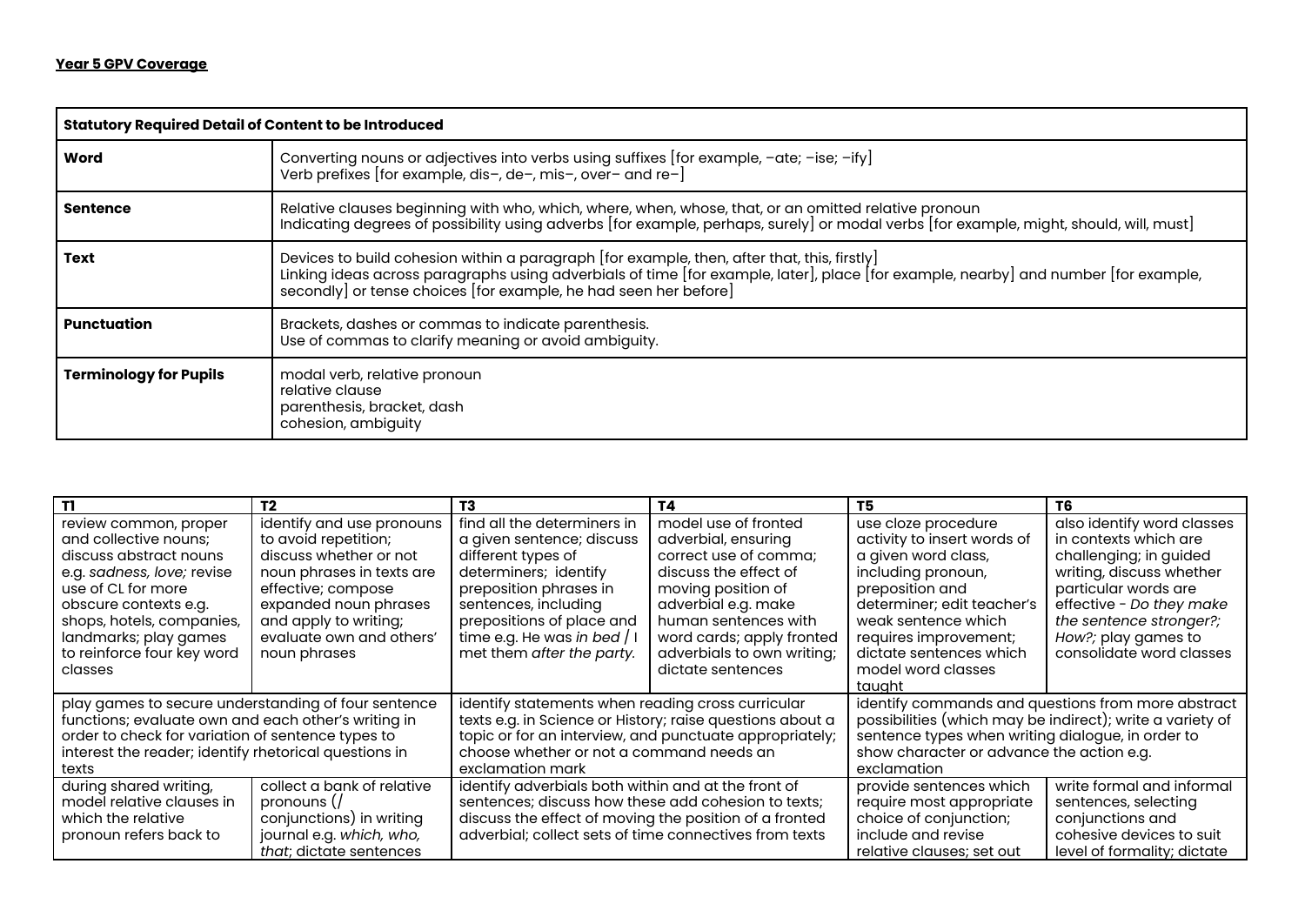| the noun e.g. That's the                                                                                                                                                                                                                                                                                                                                     | which include relative                                                                                                                                                                                              | e.g. the day after, eventually, all of a sudden; highlight                                                                                                                                                                                                                                                                        |                                                                                                                                                                                                                                          | non-fiction texts                                                                                                                                                                                                                                                                                                                      | formal and informal                                                                                                                                                                                           |
|--------------------------------------------------------------------------------------------------------------------------------------------------------------------------------------------------------------------------------------------------------------------------------------------------------------------------------------------------------------|---------------------------------------------------------------------------------------------------------------------------------------------------------------------------------------------------------------------|-----------------------------------------------------------------------------------------------------------------------------------------------------------------------------------------------------------------------------------------------------------------------------------------------------------------------------------|------------------------------------------------------------------------------------------------------------------------------------------------------------------------------------------------------------------------------------------|----------------------------------------------------------------------------------------------------------------------------------------------------------------------------------------------------------------------------------------------------------------------------------------------------------------------------------------|---------------------------------------------------------------------------------------------------------------------------------------------------------------------------------------------------------------|
| boy who lives next door.                                                                                                                                                                                                                                                                                                                                     | clauses                                                                                                                                                                                                             | cohesive devices in non-fiction and fiction texts                                                                                                                                                                                                                                                                                 |                                                                                                                                                                                                                                          | appropriately                                                                                                                                                                                                                                                                                                                          | sentences                                                                                                                                                                                                     |
| identify modal verbs in<br>sentences e.g. could,<br><i>may</i> , (also adverbs e.g.<br>perhaps, surely); discuss<br>their degree of possibility<br>or certainty; revise<br>spellings of regular and<br>irregular past tense verbs                                                                                                                            | edit sentences or short<br>paragraphs which mix<br>tenses erroneously; sort<br>sentence cards in the<br>present perfect / past<br>perfect e.g. He has taken<br>the dog for a walk $/$ She<br>had enjoyed gardening. | identify the verb forms of<br>a challenging extract<br>which may mix forms, to<br>include progressive /<br>perfect tenses; ; identify<br>1 <sup>st</sup> or 3 <sup>rd</sup> person in shared<br>or guided reading, and<br>discuss tenses used                                                                                     | experiment with writing<br>from 1 <sup>st</sup> person point of<br>view in the present tense<br>e.g. in the middle of a<br>tense situation; convert<br>short extract from present<br>to past tense; revise<br>verbs in progressive tense | maintain consistency of<br>tense when writing fiction<br>and non-fiction texts;<br>identify and revise<br>present perfect and past<br>perfect verb forms;<br>dictate sentences which<br>include modal verbs                                                                                                                            | increasingly control a<br>variety of verb forms in<br>spoken and written<br>contexts; identify<br>confidently during<br>reading; spell correctly a<br>wide range of verb forms<br>useful and relevant to      |
| model, discuss and use<br>commas to separate<br>clauses effectively; insert<br>comma accurately when<br>writing a relative clause;<br>discuss idea of<br>'ambiguity', when<br>meaning is not clear                                                                                                                                                           | revise use of comma to<br>separate items in a list;<br>revise use of possessive<br>apostrophe for singular,<br>regular and irregular<br>plural nouns e.g. the<br>woman's hat, the<br>women's hats                   | edit deliberate<br>punctuation errors; add<br>punctuation to dictated<br>sentences; model and<br>practise punctuating<br>parenthesis using pairs of<br>commas, dashes or<br>brackets; use punc' fans                                                                                                                              | use comma for all its<br>purposes e.g. in<br>punctuating direct<br>speech, in lists, for<br>parenthesis and to<br>separate clauses for<br>clarity; begin to use a<br>single dash; use punc'<br>tans                                      | use bullet points where<br>appropriate; revise use of<br>apostrophe for omission<br>and possession; provide<br>dictated sentences which<br>require decisions about<br>punctuation                                                                                                                                                      | own writing<br>read sentence aloud to<br>hear its sense; discuss,<br>highlight and analyse<br>range of punctuation in<br>texts, sometimes<br>improving punctuation<br>choices; revise meaning<br>of ambiguity |
| discuss and collect set of nouns made from<br>adjectives, with the suffixes ance / ence e.g. tolerance<br>(tolerant); define and discuss effective vocabulary in<br>class text /poetry, including figurative language; use a<br>thesaurus<br>revise correct use of subject/verb agreement to<br>conform to Standard English e.g. I done/did it<br>carefully. |                                                                                                                                                                                                                     | define and spell adjectives with the suffix 'ious' e.g.<br>vicious, cautious; define meaning of a range of further<br>homophones; discuss adverbials in own and others'<br>writing; collect new vocabulary in a journal<br>identify, discuss and correct sentences which contain<br>a double negative e.g. I'm not doing nothing. |                                                                                                                                                                                                                                          | refine understanding of the meaning of less familiar<br>words, being more adventurous to use these in own<br>writing; use a dictionary and thesaurus to build these<br>skills; match homophone word cards to their<br>meanings<br>in spoken and written contexts, apply known rules of<br>Standard English to practise formal language |                                                                                                                                                                                                               |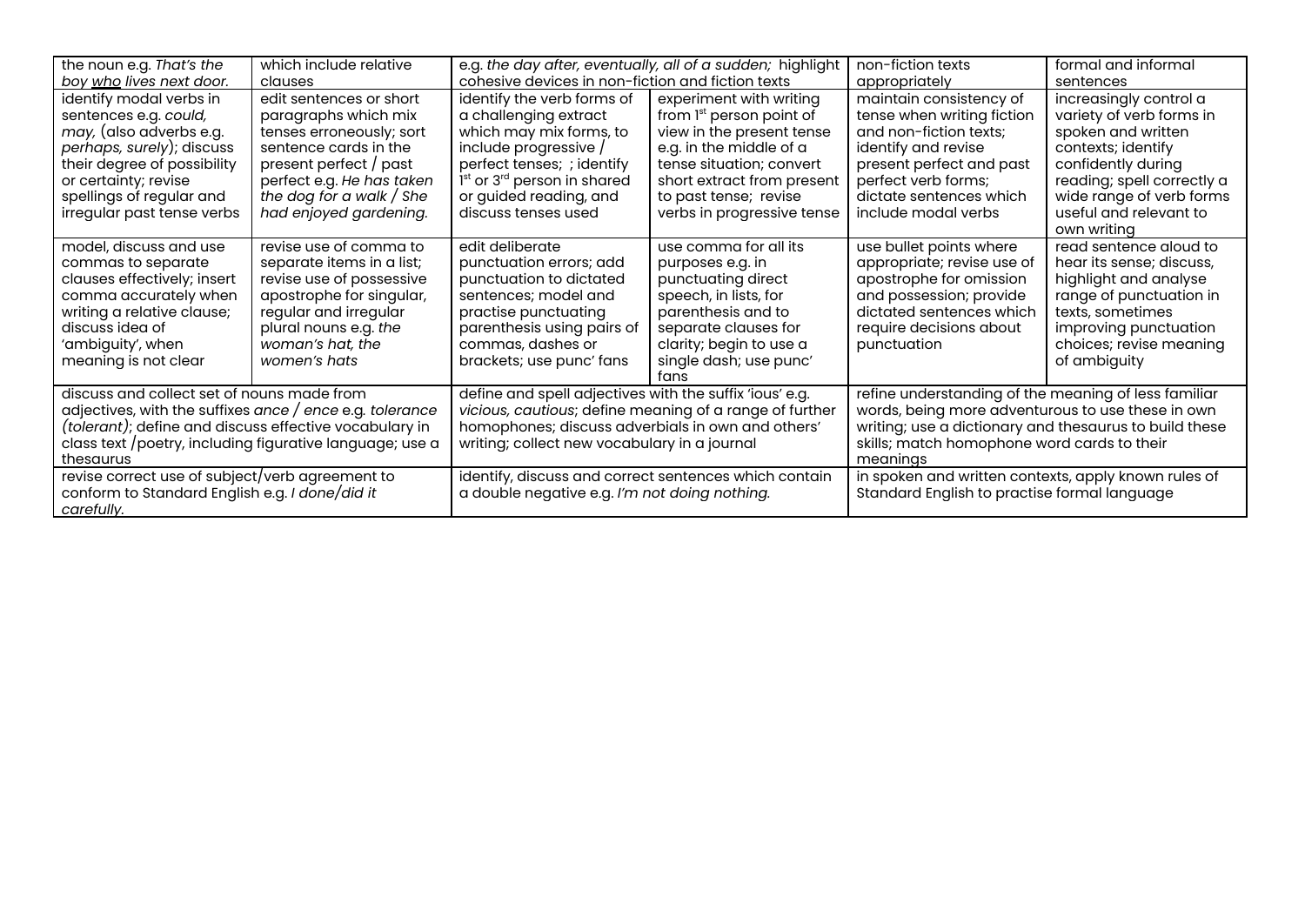| <b>Statutory Required Detail of Content to be Introduced</b> |                                                                                                                                                                                                                                                                                                                                                                                                                                                                                                              |  |  |  |
|--------------------------------------------------------------|--------------------------------------------------------------------------------------------------------------------------------------------------------------------------------------------------------------------------------------------------------------------------------------------------------------------------------------------------------------------------------------------------------------------------------------------------------------------------------------------------------------|--|--|--|
| Word                                                         | The difference between vocabulary typical of informal speech and vocabulary appropriate for formal speech and writing [for example,<br>find out – discover; ask for – request; go in – enter]<br>How words are related by meaning as synonyms and antonyms [for example, big, large, little].                                                                                                                                                                                                                |  |  |  |
| <b>Sentence</b>                                              | Use of the passive to affect the presentation of information in a sentence [for example, I broke the window in the greenhouse versus The<br>window in the greenhouse was broken (by me)].<br>The difference between structures typical of informal speech and structures appropriate for formal speech and writing [for example, the<br>use of question tags: He's your friend, isn't he?, or the use of subjunctive forms such as If I were or Were they to come in some very formal<br>writing and speech] |  |  |  |
| <b>Text</b>                                                  | Linking ideas across paragraphs using a wider range of cohesive devices: repetition of a word or phrase, grammatical connections [for<br>example, the use of adverbials such as on the other hand, in contrast, or as a consequence], and ellipsis.<br>Layout devices [for example, headings, sub-headings, columns, bullets, or tables, to structure text]                                                                                                                                                  |  |  |  |
| <b>Punctuation</b>                                           | Use of the semi-colon, colon and dash to mark the boundary between independent clauses [for example, It's raining; I'm fed up]<br>Use of the colon to introduce a list and use of semi-colons within lists.<br>Punctuation of bullet points to list information.<br>How hyphens can be used to avoid ambiguity [for example, man eating shark versus man-eating shark, or recover versus re-cover]                                                                                                           |  |  |  |
| <b>Terminology for Pupils</b>                                | subject, object<br>active, passive<br>synonym, antonym<br>ellipsis, hyphen, colon, semi-colon, bullet points                                                                                                                                                                                                                                                                                                                                                                                                 |  |  |  |

|                                                 | T <sub>2</sub>           | T3                                        | T4                    | T5                                                                 | T6                                                                     |  |
|-------------------------------------------------|--------------------------|-------------------------------------------|-----------------------|--------------------------------------------------------------------|------------------------------------------------------------------------|--|
| sort banks of nouns                             | identify synonyms        | find all the                              | practise use of       |                                                                    | use cloze procedure activity to insert words of a given word class,    |  |
| to identify common,                             | and antonyms;            | determiners in a given                    | fronted adverbial.    |                                                                    | including pronoun, preposition and determiner; edit teacher's weak     |  |
| proper, collective                              | identify the             | sentence; collect a                       | ensuring correct      |                                                                    | sentence which requires improvement; dictate sentences which           |  |
| and abstract e.g.                               | possessive pronoun       | bank of further                           | placement of comma;   |                                                                    | model word classes taught; play games to consolidate word              |  |
| strength, horror; play                          | e.g. her, our, my;       | synonyms using                            | discuss the effect of |                                                                    | classes; also identify word classes in contexts which are challenging; |  |
| games to reinforce                              | compose expanded         | thesaurus, referring to                   | moving position of    |                                                                    | independently find the antonyms to a set of given words; revise        |  |
| four key word                                   | noun phrases and         | this when writing;                        | adverbial e.g. make   |                                                                    | possessive pronoun; strengthen and improve verbs in writing            |  |
| classes, to include                             | apply to writing;        | identify preposition                      | human sentences       |                                                                    |                                                                        |  |
| challenging words                               | evaluate own and         | phrases in sentences,                     | with word cards:      |                                                                    |                                                                        |  |
| which can be used in                            | others' noun phrases     | including prepositions                    | identify other        |                                                                    |                                                                        |  |
| different ways e.g.                             | to consider their effect | of place and time                         | adverbials in shared  |                                                                    |                                                                        |  |
| hollow                                          |                          |                                           | reading and writing   |                                                                    |                                                                        |  |
| play games to secure understanding of four      |                          | identify statements when reading cross    |                       |                                                                    | identify commands, questions and exclamations from more abstract       |  |
| sentence types; evaluate own and each           |                          | curricular texts e.g. in Geography; raise |                       | possibilities (which may be indirect); write a variety of sentence |                                                                        |  |
| other's writing in order to check for variation |                          | questions and punctuate appropriately;    |                       |                                                                    |                                                                        |  |